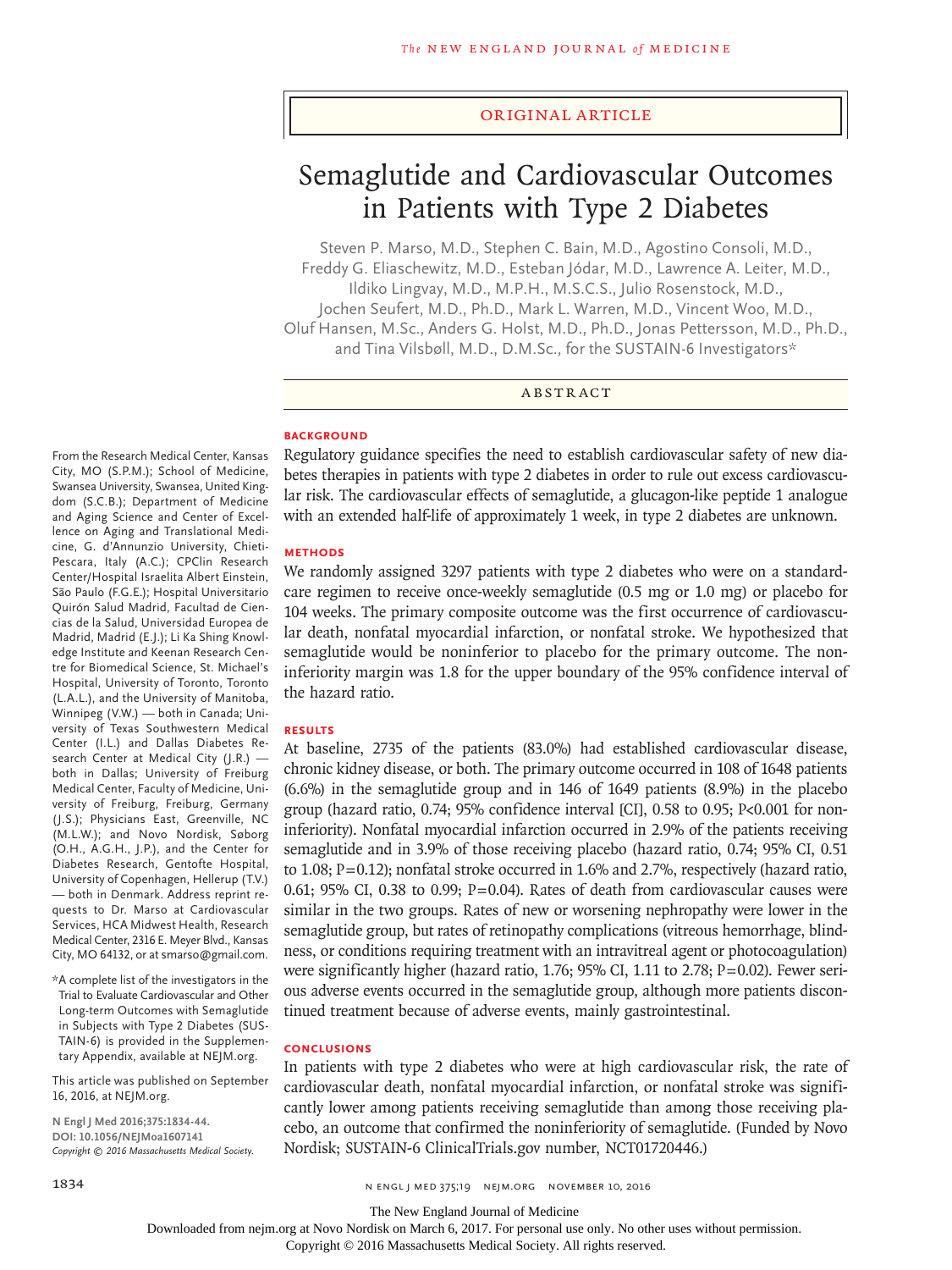**CARDIOVASCULAR DISEASE IS THE LEAD-**<br>ing cause of death and complications in<br>patients with type 2 diabetes.<sup>1</sup> Recently,<br>trials evaluating a sodium-glucose cotransporter ing cause of death and complications in patients with type 2 diabetes.<sup>1</sup> Recently, trials evaluating a sodium–glucose cotransporter 2 inhibitor (empagliflozin) and a glucagon-like peptide 1 (GLP-1) analogue (liraglutide) have shown improved cardiovascular outcomes in patients with type 2 diabetes who were at high risk for cardiovascular events.<sup>2,3</sup>

Semaglutide, a GLP-1 analogue with an extended half-life of approximately 1 week (which permits once-weekly subcutaneous administration),<sup>4</sup> is currently in development but not yet approved for the treatment of type 2 diabetes. Regulatory guidance specifies the need to establish the cardiovascular safety of new therapies for type 2 diabetes in order to rule out excess cardiovascular risk.<sup>5</sup> The preapproval Trial to Evaluate Cardiovascular and Other Long-term Outcomes with Semaglutide in Subjects with Type 2 Diabetes (SUSTAIN-6) was designed to assess the noninferiority of semaglutide as compared with placebo in terms of cardiovascular safety in patients with type 2 diabetes.

## Methods

#### **Trial Design and Oversight**

We performed a randomized, double-blind, placebo-controlled, parallel-group trial at 230 sites in 20 countries. The trial protocol, available with the full text of this article at NEJM.org, was approved by the institutional review board and ethics committee at each participating center. All patients provided written informed consent.

Patients were randomized in a 1:1:1:1 ratio to receive either 0.5 mg or 1.0 mg of once-weekly subcutaneous semaglutide or volume-matched placebo, which maintained blinding within dose. The trial consisted of a planned observation period of 109 weeks for all patients (a 104-week treatment period with a 5-week follow-up period) in which patients who had prematurely discontinued a study treatment were also included.

The sponsor, Novo Nordisk, designed the study. Data were gathered by the site investigators, and the sponsor performed site monitoring, data collection, and data analysis. An independent data and safety monitoring committee performed ongoing surveillance and had access to all the data in an unblinded fashion.

All the authors had confidential access to the final trial results and actively contributed to

manuscript preparation. A working group that included the first and last authors wrote the first draft of the manuscript, which was revised and approved by all the authors, who made the decision to submit the manuscript for publication. The authors assume responsibility for the accuracy and completeness of the data and vouch for the fidelity of the trial to the protocol. Editorial support was funded by the sponsor and provided by independent medical writers under the guidance of the authors.



#### **Patients**

Patients with type 2 diabetes and a glycated hemoglobin level of 7% or more were eligible if they had not been treated with an antihyperglycemic drug or had been treated with no more than two oral antihyperglycemic agents, with or without basal or premixed insulin. Key inclusion criteria were an age of 50 years or more with established cardiovascular disease (previous cardiovascular, cerebrovascular, or peripheral vascular disease), chronic heart failure (New York Heart Association class II or III), or chronic kidney disease of stage 3 or higher or an age of 60 years or more with at least one cardiovascular risk factor (as defined in Table S1 in the Supplementary Appendix, available at NEJM.org).

Key exclusion criteria included treatment with a dipeptidyl-peptidase 4 inhibitor within 30 days before screening or with a GLP-1–receptor agonist or insulin other than basal or premixed within 90 days before screening; a history of an acute coronary or cerebrovascular event within 90 days before randomization; planned revascularization of a coronary, carotid, or peripheral artery; or long-term dialysis. (A complete list of exclusion criteria is provided in Table S2 in the Supplementary Appendix.)

### **Procedures**

The randomization of patients was stratified according to cardiovascular disease status (established cardiovascular or chronic kidney disease or cardiovascular risk factors only), insulin treatment (none, basal insulin only, or premixed insulin), and estimated glomerular filtration rate (≤30 ml or >30 ml per minute per 1.73 m<sup>2</sup> of body-surface area) at screening. A fixed doseescalation procedure was used, with a starting dose of 0.25 mg for 4 weeks that escalated to 0.5 mg for 4 weeks until the maintenance dose (0.5 mg or 1.0 mg) was reached. No change in

n engl j med 375;19 nejm.org November 10, 2016 1835

The New England Journal of Medicine

Downloaded from nejm.org at Novo Nordisk on March 6, 2017. For personal use only. No other uses without permission.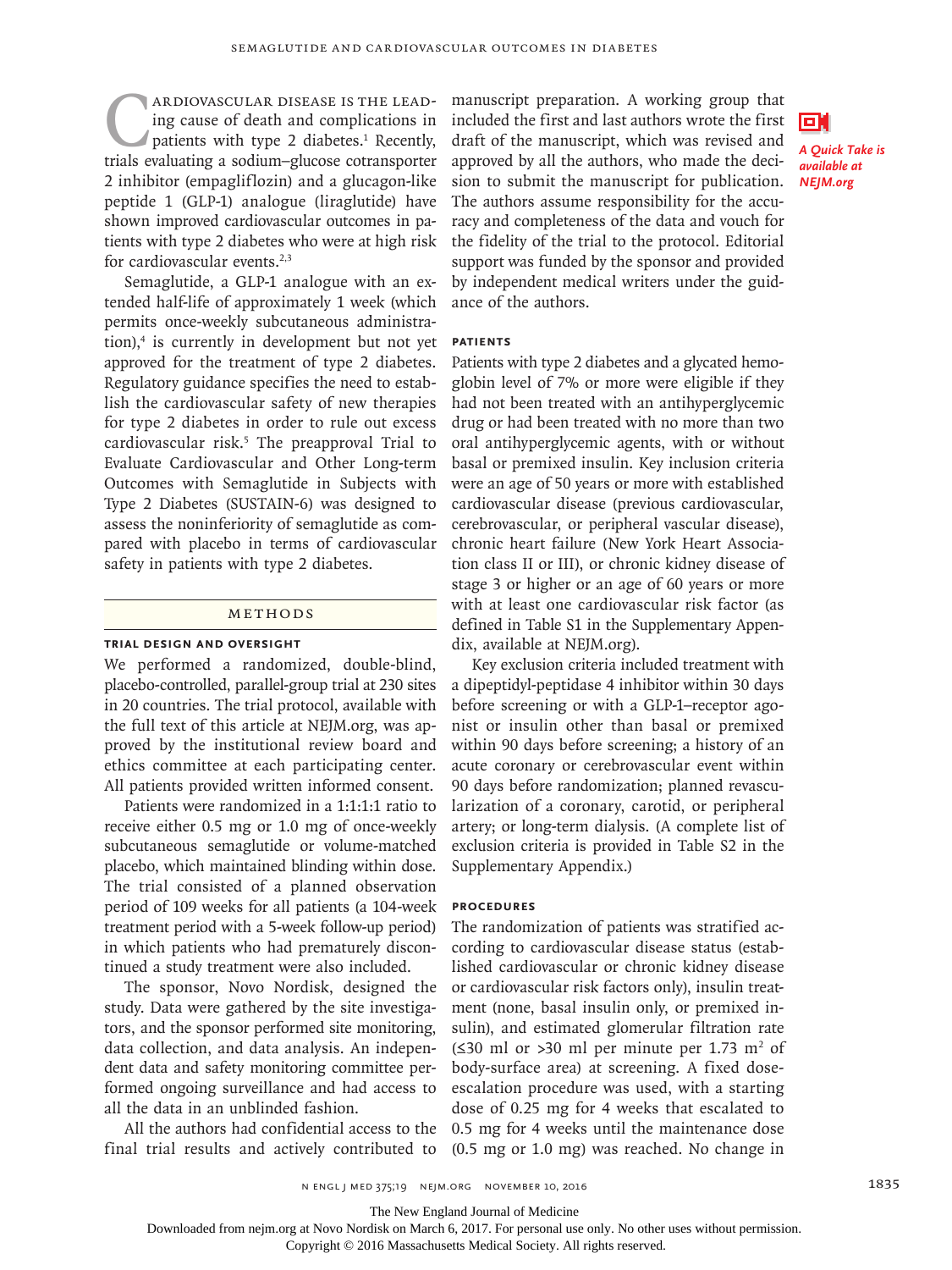the maintenance dose of either semaglutide or placebo was permitted during the treatment period.

Patients were scheduled for quarterly site visits during the trial. All investigators were encouraged to treat all the patients according to local guidelines to achieve the most effective glycemic control (Table S3 in the Supplementary Appendix), and additional noninvestigational antihyperglycemic medication (nonincretin-based therapy) could be added or adjusted.

#### **Outcomes**

The primary composite outcome was the first occurrence of death from cardiovascular causes, nonfatal myocardial infarction (including silent), or nonfatal stroke. Prespecified secondary outcomes included the first occurrence of an expanded composite cardiovascular outcome (death from cardiovascular causes, nonfatal myocardial infarction, nonfatal stroke, revascularization [coronary or peripheral], and hospitalization for unstable angina or heart failure), an additional composite outcome (death from all causes, nonfatal myocardial infarction, or nonfatal stroke), the individual components of the composite outcomes, retinopathy complications, and new or worsening nephropathy. Each outcome, except for peripheral revascularization, was adjudicated in a blinded fashion by an external, independent event-adjudication committee.

Continuous efficacy and safety outcomes were assessed as the change from baseline to week 104. From baseline to week 109, we assessed serious and nonserious adverse events and hypoglycemic episodes, which were defined as severe (according to American Diabetes Association criteria6 ) or as confirmed on analysis of plasma glucose (with symptomatic hypoglycemia defined as <56 mg per deciliter [3.1 mmol per liter]). Neoplasm and pancreatitis events were adjudicated. (All definitions of adjudicated events are provided in Table S4 in the Supplementary Appendix.)

## **Statistical Analysis**

The prespecified statistical analysis plan is available with the protocol at NEJM.org. We based the sample size for the trial on an assumed annual primary-event rate of 1.98% in each group, a dropout rate of less than 10.0%, a mean in-trial observation time of 2.1 years, and a true hazard ratio of 1.00. We determined that the enrollment of 3260 patients would be required to determine the primary outcome in at least 122 patients and provide a power of 90% to reject a hazard ratio of at least 1.80 at the 0.05 level of significance.

The prespecified analysis for the primary outcome was a Cox proportional-hazards model, with pooled treatment (semaglutide vs. placebo) as a fixed factor, and categorized according to all possible combinations of stratification factors used for randomization. The primary hypothesis was for noninferiority for the primary outcome. Such noninferiority was confirmed if the upper boundary of the two-sided 95% confidence interval of the hazard ratio was below the noninferiority margin of 1.80.<sup>5</sup> Testing for superiority for the primary outcome was not prespecified or adjusted for multiplicity. We conducted prespecified sensitivity analyses of the primary outcome, using alternative patient selection and data-censoring strategies for exposure to treatment, and perprotocol sensitivity analyses were performed post hoc. (Details regarding analysis sets are provided in the Supplementary Appendix.)

The primary outcome was evaluated in subgroups according to demographic and disease measures at baseline. We evaluated the effect of dose on the primary outcome by repeating the primary analysis with the four treatment groups (semaglutide doses of 0.5 mg and 1.0 mg and corresponding placebo doses) using volumematched treatment comparisons. Efficacy and safety outcome analyses were prespecified to include the four treatment groups.

All P values are two-sided, with a level of 0.05 considered to indicate statistical significance. P values other than that for the primary hypothesis have not been adjusted for multiplicity and have been calculated to test for null hypotheses of no difference. All results were analyzed on an intention-to-treat basis that included the full analysis set (i.e., all patients who underwent randomization according to the planned treatment), with the exception of adverse events leading to premature discontinuation, which were included in the as-treated safety analysis.

#### Results

#### **Patients**

From February 2013 through December 2013, a total of 4346 patients were screened, and 3297

The New England Journal of Medicine

Downloaded from nejm.org at Novo Nordisk on March 6, 2017. For personal use only. No other uses without permission.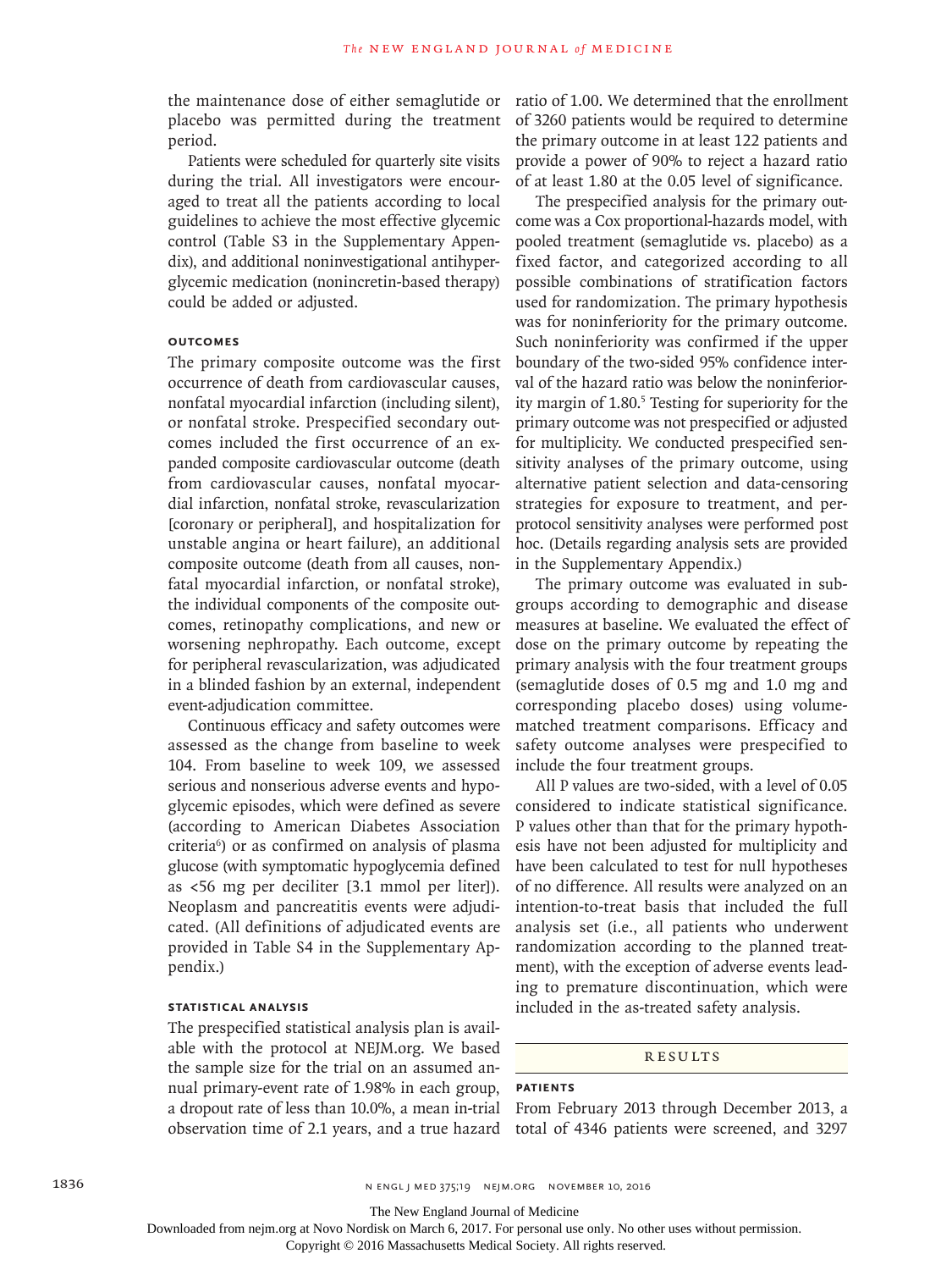| Table 1. Characteristics of the Patients at Baseline.*   |                                  |                                  |                                  |                                  |                       |  |
|----------------------------------------------------------|----------------------------------|----------------------------------|----------------------------------|----------------------------------|-----------------------|--|
| Characteristic                                           | Semaglutide<br>$(N = 1648)$      |                                  | Placebo<br>$(N = 1649)$          |                                  | Total<br>$(N = 3297)$ |  |
|                                                          | 0.5 <sub>mg</sub><br>$(N = 826)$ | 1.0 <sub>mg</sub><br>$(N = 822)$ | 0.5 <sub>mg</sub><br>$(N = 824)$ | 1.0 <sub>mg</sub><br>$(N = 825)$ |                       |  |
| $Age - yr$                                               | $64.6 \pm 7.3$                   | $64.7 \pm 7.1$                   | $64.8 \pm 7.6$                   | $64.4 \pm 7.5$                   | $64.6 \pm 7.4$        |  |
| Male sex - no. $(%)$                                     | 495 (59.9)                       | 518 (63.0)                       | 482 (58.5)                       | 507 (61.5)                       | 2002 (60.7)           |  |
| Body weight - kg                                         | $91.8 \pm 20.3$                  | $92.9 \pm 21.1$                  | $91.8 \pm 20.3$                  | $91.9 \pm 20.8$                  | $92.1 \pm 20.6$       |  |
| Type 2 diabetes                                          |                                  |                                  |                                  |                                  |                       |  |
| Duration - yr                                            | $14.3 + 8.2$                     | $14.1 + 8.2$                     | $14.0 \pm 8.5$                   | $13.2 + 7.4$                     | $13.9 + 8.1$          |  |
| Glycated hemoglobin - %                                  | $8.7 \pm 1.4$                    | $8.7 \pm 1.5$                    | $8.7 \pm 1.5$                    | $8.7 \pm 1.5$                    | $8.7 \pm 1.5$         |  |
| Cardiovascular risk factors                              |                                  |                                  |                                  |                                  |                       |  |
| Systolic blood pressure - mm Hg                          | $136.1 \pm 18.0$                 | $135.8 \pm 17.0$                 | $135.8 + 16.2$                   | $134.8 + 17.5$                   | $135.6 + 17.2$        |  |
| Diastolic blood pressure - mm Hg                         | $77.1 + 9.8$                     | $76.9 \pm 10.2$                  | $77.5 \pm 9.9$                   | $76.7 \pm 10.2$                  | $77.0 \pm 10.0$       |  |
| Low-density lipoprotein cholesterol - mg/dl <sup>+</sup> | $81.6 + 47.1$                    | $83.3 \pm 41.2$                  | $80.9 + 48.1$                    | $83.6 + 45.9$                    | $82.3 \pm 45.6$       |  |
| Never smoked - no. (%)                                   | 390 (47.2)                       | 364 (44.3)                       | 391 (47.5)                       | 348 (42.2)                       | 1493 (45.3)           |  |
| History of cardiovascular disease - no. (%)              |                                  |                                  |                                  |                                  |                       |  |
| Ischemic heart disease                                   | 493 (59.7)                       | 495 (60.2)                       | 510(61.9)                        | 496 (60.1)                       | 1994 (60.5)           |  |
| Myocardial infarction                                    | 266 (32.2)                       | 264 (32.1)                       | 267 (32.4)                       | 275 (33.3)                       | 1072 (32.5)           |  |
| Heart failure                                            | 201(24.3)                        | 180 (21.9)                       | 190(23.1)                        | 206(25.0)                        | 777(23.6)             |  |
| Ischemic stroke                                          | 89 (10.8)                        | 89 (10.8)                        | 96 (11.7)                        | 109 (13.2)                       | 383 (11.6)            |  |
| Hemorrhagic stroke                                       | 28(3.4)                          | 24(2.9)                          | 27(3.3)                          | 29(3.5)                          | 108(3.3)              |  |
| Hypertension                                             | 772 (93.5)                       | 771 (93.8)                       | 756 (91.7)                       | 760 (92.1)                       | 3059 (92.8)           |  |

\* Plus–minus values are means ±SD unless otherwise indicated. Differences in baseline characteristics were assessed with the use of analysis of covariance for continuous characteristics and logistic regression for categorical characteristics. There were no significant differences between the groups except for the duration of type 2 diabetes (P=0.048). To convert the values for cholesterol to millimoles per liter, multiply by 0.02586.

† Values are geometric means and coefficients of variation.

underwent randomization; of these patients, 3232 (98.0%) attended the last follow-up visit at an investigator site, were contacted by telephone, or died during the trial. The date of the last patient visit was March 15, 2016. Vital status was known for 99.6% of the patients by the end of the trial (Figs. S1A and S1B in the Supplementary Appendix).

The median observation time was 2.1 years. Rates of premature treatment discontinuation were similar across groups (20% overall) (Table S5 in the Supplementary Appendix). The mean percentage of time during which patients received semaglutide was 86.5% (87.7% among those receiving 0.5 mg and 85.3% among those receiving 1.0 mg), and the mean percentage during which patients received placebo was 89.5% (89.4% among those receiving 0.5 mg and 89.6% among those receiving 1.0 mg).

Demographic and clinical characteristics of the patients at baseline were similar across treatment groups (Table 1, and Table S6 in the Supplementary Appendix). Of the 3297 patients, 2735 (83.0%) had established cardiovascular disease (including chronic kidney disease of stage 3 or higher), 1940 patients (58.8%) had established cardiovascular disease without chronic kidney disease, 353 (10.7%) had chronic kidney disease only, and 442 (13.4%) had both cardiovascular disease and kidney disease; 17% of the patients had cardiovascular risk factors and were 60 years of age or older. The overall mean duration of type 2 diabetes was 13.9 years, and the mean glycated hemoglobin level was 8.7%. The use of antihyperglycemic and cardiovascular medications was well balanced between the groups (Tables S7A and S8A in the Supplementary Appendix). Most patients (93.5%) were taking antihyperten-

The New England Journal of Medicine

Downloaded from nejm.org at Novo Nordisk on March 6, 2017. For personal use only. No other uses without permission.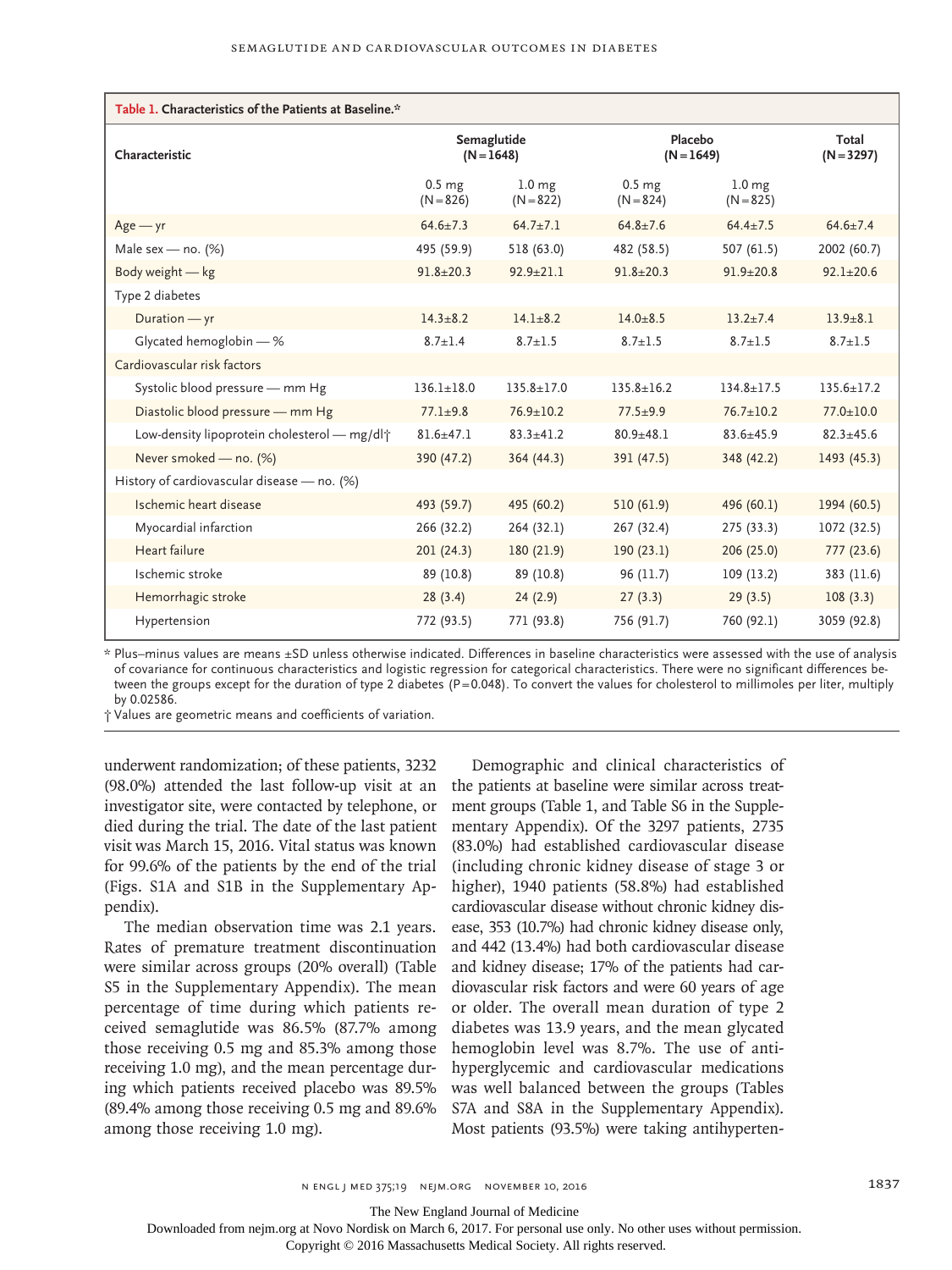sive medication, including angiotensin-converting–enzyme inhibitors (49.8%) and angiotensinreceptor blockers (33.7%); 76.5% were receiving lipid-lowering medications; and 76.3% were receiving antithrombotic medications, including acetylsalicylic acid (63.9%) and adenosine diphosphate receptor inhibitors (21.1%) (Table S8A in the Supplementary Appendix).

# **Cardiovascular Outcomes**

The composite primary outcome occurred in 108 of 1648 patients (6.6%) in the semaglutide group and 146 of 1649 (8.9%) in the placebo group (hazard ratio, 0.74; 95% confidence interval [CI], 0.58 to 0.95; P<0.001 for noninferiority;  $P=0.02$ for superiority) (Fig. 1A). Sensitivity analyses supported the findings from the primary analysis (Fig. S2 in the Supplementary Appendix). Nonfatal myocardial infarction occurred in 47 patients (2.9%) in the semaglutide group and 64 (3.9%) in the placebo group, a difference that was not significant (hazard ratio, 0.74; 95% CI, 0.51 to 1.08; P=0.12) (Fig. 1B). Nonfatal stroke occurred in 27 patients (1.6%) in the semaglutide group and 44 (2.7%) in the placebo group (hazard ratio, 0.61; 95% CI, 0.38 to 0.99; P=0.04) (Fig. 1C). The risk of cardiovascular death was similar in the two groups, with deaths reported in 44 patients (2.7%) in the semaglutide group and 46 (2.8%) in the placebo group (hazard ratio, 0.98; 95% CI, 0.65 to 1.48; P=0.92) (Fig. 1D).

No significant treatment interactions were identified for any subgroups (Fig. S3 in the Supplementary Appendix). Similar risk reductions for the primary outcome and its components were observed for both doses of semaglutide (Fig. S4 in the Supplementary Appendix). Cardiovascular outcomes are provided in Table 2, and in Table S9 in the Supplementary Appendix. Throughout the trial, a greater proportion of patients in the placebo group than in the semaglutide group received additional cardiovascular medications, including antihypertensive agents, diuretics, and lipid-lowering medications (Table S8B in the Supplementary Appendix).

# **Glycemic Control**

At week 104, among patients receiving semaglutide, the mean glycated hemoglobin level decreased from 8.7% at baseline to 7.6% in the group receiving 0.5 mg and to 7.3% in the group receiving 1.0 mg, for changes of −1.1% and −1.4%, respectively; in the placebo group, the mean level decreased to 8.3% in the two dose groups, for a reduction of 0.4% in each group. Thus, the mean glycated hemoglobin level in the semaglutide group, as compared with the placebo group, was 0.7 percentage points lower in the group receiving 0.5 mg and 1.0 percentage point lower in the group receiving 1.0 mg (estimated treatment difference) (P<0.001 for both comparisons) (Fig. 2A, and Table S10 in the Supplementary Appendix). During the trial, significantly more patients in the placebo group than in the semaglutide group received additional antihyperglycemic agents, including insulin, which was initiated more than twice as frequently in the placebo group (Table S7B in the Supplementary Appendix).

#### **Body Weight**

At week 104, among patients receiving semaglutide, the mean body weight decreased from 92.1 kg at baseline to 88.5 kg in the group receiving 0.5 mg and to 87.2 kg in the group receiving 1.0 mg, for changes of −3.6 kg and −4.9 kg, respectively; in the placebo group, the mean body weight decreased to 91.4 kg and 91.6 kg, for changes of −0.7 kg and −0.5 kg, respectively. Thus, the mean body weight in the semaglutide group, as compared with the placebo group, was 2.9 kg lower in the group receiving 0.5 mg and 4.3 kg lower in the group receiving 1.0 mg (P<0.001 for both comparisons) (Fig. 2B, and Table S10 in the Supplementary Appendix).

### **Microvascular Outcomes**

Diabetic retinopathy complications occurred in 50 patients (3.0%) in the semaglutide group and 29 (1.8%) in the placebo group (hazard ratio, 1.76; 95% CI, 1.11 to 2.78; P=0.02) (Table 2, and Table S9 and Fig. S5 in the Supplementary Appendix). The treatment difference between groups was first seen very early in the trial. The numbers of patients who required retinal photocoagulation were 38 (2.3%) in the semaglutide group versus 20 (1.2%) in the placebo group, the numbers of those who required the use of an intravitreal agent were 16 (1.0%) versus 13 (0.8%), the numbers of those who had a vitreous hemorrhage were 16 (1.0%) versus 7 (0.4%), and the numbers of those who had an onset of diabetesrelated blindness were 5 (0.3%) versus 1 (0.1%) (Table S9 in the Supplementary Appendix). Of

The New England Journal of Medicine

Downloaded from nejm.org at Novo Nordisk on March 6, 2017. For personal use only. No other uses without permission.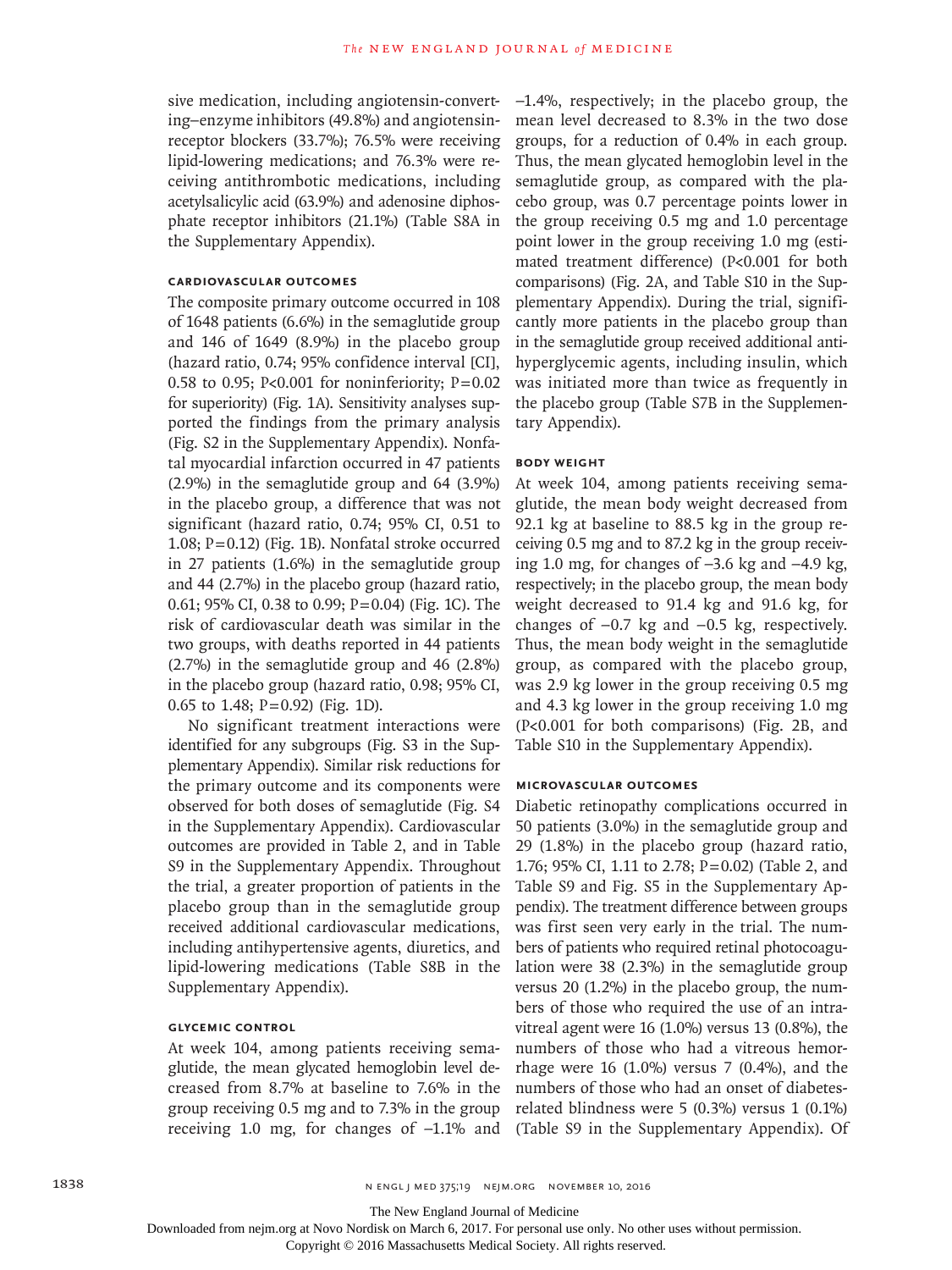



104

104109

**No. at Risk** No. at Risk<br>Placebo<br>Semaglutide Semaglutide

104

104109

**No. at Risk** Placebo Semaglutide

**D**

 $-001$ 90  $80 -$ 70-60 50  $40 30 20 10 -$ ढ

**Patients with Event (%)**

**B**

 $100 -90$  $-80$  $\frac{1}{2}$  $60 -$ 50  $\frac{1}{4}$  $30 20 10 \circ$ 

**Patients with Event (%)**

Downloaded from nejm.org at Novo Nordisk on March 6, 2017. For personal use only. No other uses without permission.

Copyright © 2016 Massachusetts Medical Society. All rights reserved.

axis.

The New England Journal of Medicine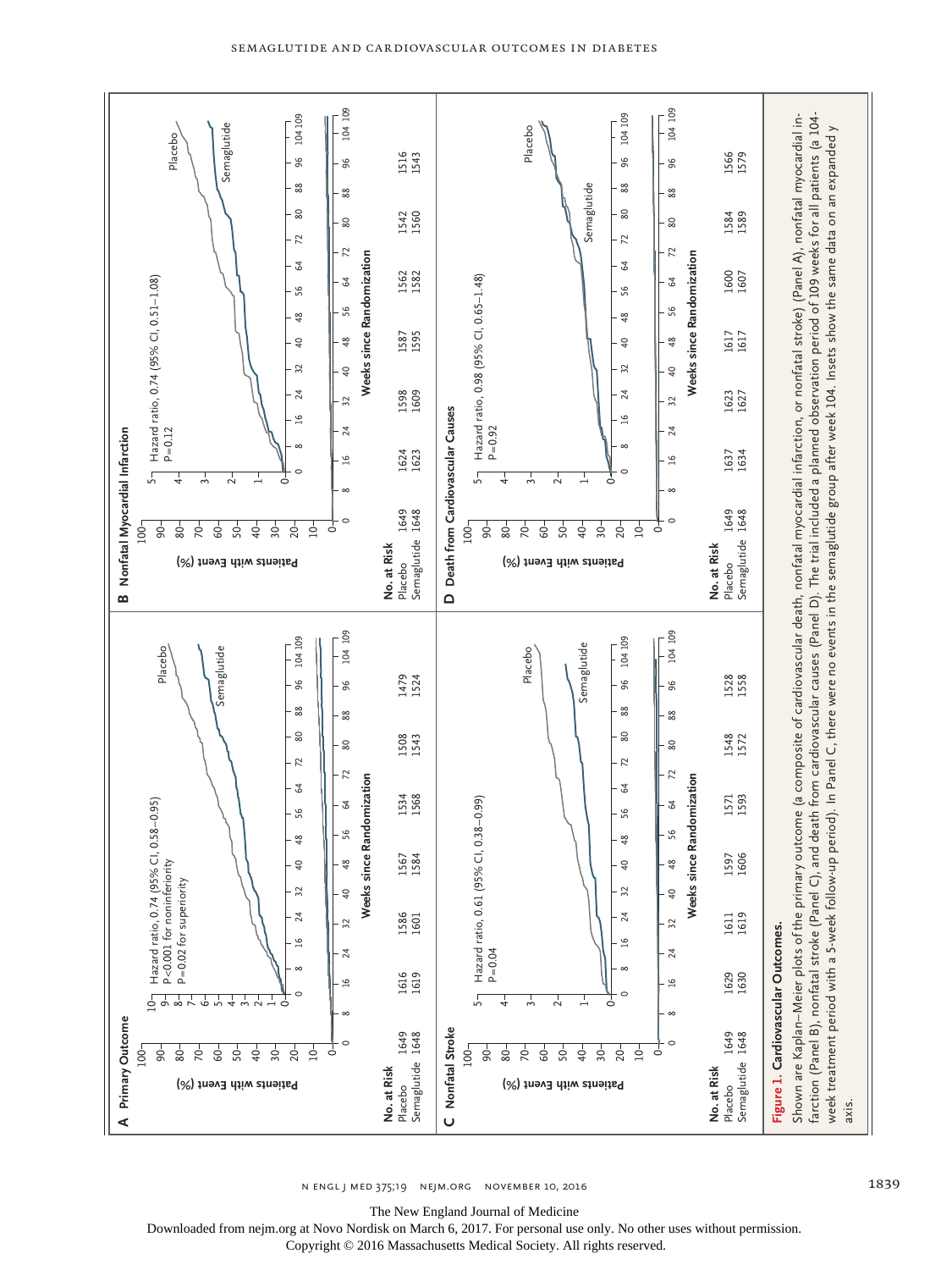| Table 2. Primary and Secondary Cardiovascular and Microvascular Outcomes. |                             |                      |                         |                      |                                  |                                                               |  |
|---------------------------------------------------------------------------|-----------------------------|----------------------|-------------------------|----------------------|----------------------------------|---------------------------------------------------------------|--|
| Outcome                                                                   | Semaglutide<br>$(N = 1648)$ |                      | Placebo<br>$(N = 1649)$ |                      | <b>Hazard Ratio</b><br>(95% CI)* | P Value                                                       |  |
|                                                                           | no. (%)                     | no./100<br>person-yr | no. (%)                 | no./100<br>person-yr |                                  |                                                               |  |
| Primary composite outcome;                                                | 108(6.6)                    | 3.24                 | 146(8.9)                | 4.44                 | $0.74(0.58 - 0.95)$              | $< 0.001$ for<br>noninferiority;<br>$0.02$ for<br>superiority |  |
| Expanded composite outcome:                                               | 199 (12.1)                  | 6.17                 | 264 (16.0)              | 8.36                 | $0.74(0.62 - 0.89)$              | 0.002                                                         |  |
| All-cause death, nonfatal myocardial<br>infarction, or nonfatal stroke    | 122(7.4)                    | 3.66                 | 158 (9.6)               | 4.81                 | $0.77(0.61 - 0.97)$              | 0.03                                                          |  |
| Death                                                                     |                             |                      |                         |                      |                                  |                                                               |  |
| From any cause                                                            | 62(3.8)                     | 1.82                 | 60(3.6)                 | 1.76                 | $1.05(0.74 - 1.50)$              | 0.79                                                          |  |
| From cardiovascular cause                                                 | 44 (2.7)                    | 1.29                 | 46 (2.8)                | 1.35                 | $0.98(0.65 - 1.48)$              | 0.92                                                          |  |
| Nonfatal myocardial infarction                                            | 47(2.9)                     | 1.40                 | 64(3.9)                 | 1.92                 | $0.74(0.51 - 1.08)$              | 0.12                                                          |  |
| Nonfatal stroke                                                           | 27(1.6)                     | 0.80                 | 44 (2.7)                | 1.31                 | $0.61(0.38 - 0.99)$              | 0.04                                                          |  |
| Hospitalization for unstable angina<br>pectoris                           | 22(1.3)                     | 0.65                 | 27(1.6)                 | 0.80                 | $0.82(0.47 - 1.44)$              | 0.49                                                          |  |
| Revascularization                                                         | 83(5.0)                     | 2.50                 | 126(7.6)                | 3.85                 | $0.65(0.50 - 0.86)$              | 0.003                                                         |  |
| Hospitalization for heart failure                                         | 59(3.6)                     | 1.76                 | 54(3.3)                 | 1.61                 | $1.11(0.77 - 1.61)$              | 0.57                                                          |  |
| Retinopathy complications                                                 | 50(3.0)                     | 1.49                 | 29(1.8)                 | 0.86                 | $1.76(1.11-2.78)$                | 0.02                                                          |  |
| New or worsening nephropathy                                              | 62(3.8)                     | 1.86                 | 100(6.1)                | 3.06                 | $0.64(0.46 - 0.88)$              | 0.005                                                         |  |

\* Hazard ratios and P values were estimated with the use of a Cox proportional-hazards model with the study treatments as fixed factors and stratified according to all combinations of stratification factors used in the randomization.

† The primary composite outcome was the first occurrence of death from cardiovascular causes, nonfatal myocardial infarction, or nonfatal stroke.

‡ The expanded composite outcome included death from cardiovascular causes, nonfatal myocardial infarction, nonfatal stroke, revascularization (coronary or peripheral), and hospitalization for unstable angina or heart failure.

§ Retinopathy complications include vitreous hemorrhage, onset of diabetes-related blindness, and the need for treatment with an intravitreal agent or retinal photocoagulation.

¶ New or worsening nephropathy includes persistent macroalbuminuria, persistent doubling of the serum creatinine level and a creatinine clearance of less than 45 ml per minute per 1.73  $m^2$  of body-surface area (according to the Modification of Diet in Renal Disease criteria), or the need for continuous renal-replacement therapy.

> the 79 patients with retinopathy complications, 66 (83.5%) had preexisting retinopathy at baseline (42 of 50 [84.0%] in the semaglutide group and 24 of 29 [82.8%] in the placebo group). New or worsening nephropathy occurred in 62 patients (3.8%) in the semaglutide group and 100 (6.1%) in the placebo group (hazard ratio, 0.64; 95% CI, 0.46 to 0.88; P=0.005) (Table 2, and Table S9 and Fig. S5 in the Supplementary Appendix).

# **Other Outcomes**

At week 104, among patients receiving semaglutide, the mean systolic blood pressure decreased from 135.6 mm Hg at baseline to 132.2 mm Hg among

among those receiving 1.0 mg, for reductions of 3.4 mm Hg and 5.4 mm Hg, respectively; in the placebo group, the mean systolic blood pressure decreased to 133.5 mm Hg and 132.8 mm Hg, for reductions of 2.2 mm Hg and 2.8 mm Hg, respectively. Thus, the mean systolic blood pressure in the semaglutide group, as compared with the placebo group, was 1.3 mm Hg lower in the group receiving 0.5 mg  $(P=0.10)$  and 2.6 mm Hg lower in the group receiving 1.0 mg (P<0.001) (Table S10 and Fig. S6 in the Supplementary Appendix).

those receiving 0.5 mg and to 130.3 mm Hg those receiving 0.5 mg and by 2.4 bpm among At week 104, among patients in the semaglutide group, the mean pulse rate increased from a baseline value of 72.0 bpm by 2.1 bpm among

1840 **n engl j med 375;19 NEMCO NOVEMBER 10, 2016** N ENGL J MED 375;19 NEJM.ORG NOVEMBER 10, 2016

The New England Journal of Medicine

Downloaded from nejm.org at Novo Nordisk on March 6, 2017. For personal use only. No other uses without permission.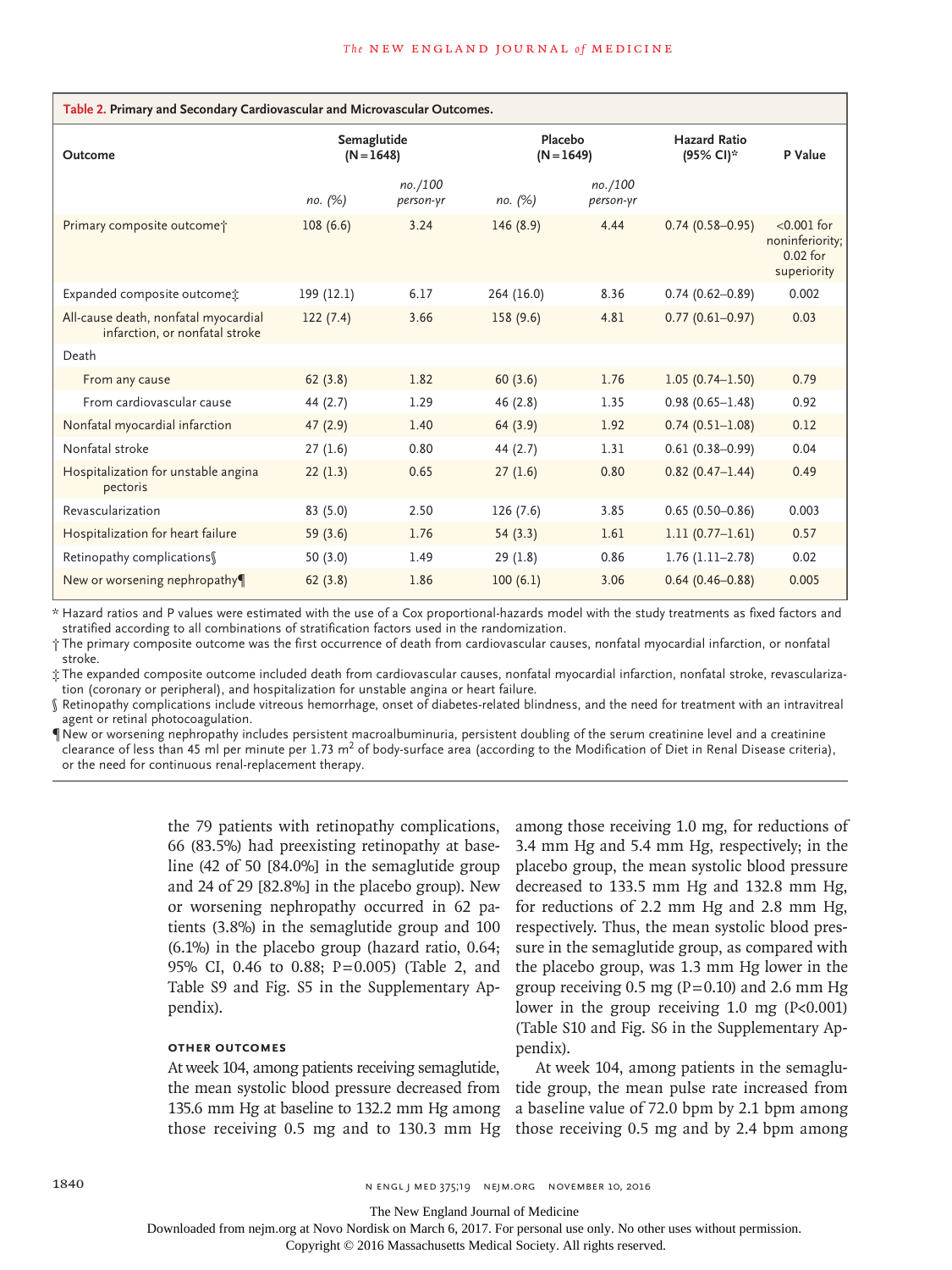those receiving 1.0 mg; in the placebo group, the corresponding changes were an increase of 0.1 bpm and a decrease of 0.1 bpm. Thus, the mean pulse rate in the semaglutide group, as compared with the placebo group, was 2.0 bpm higher in the group receiving 0.5 mg and 2.5 bpm higher in the group receiving 1.0 mg (P<0.001 for both comparisons). Changes in diastolic blood pressure were similar in the treatment groups. Lipid measurements are provided in Table S10 in the Supplementary Appendix.

#### **Safety**

Gastrointestinal disorders were more frequent in the semaglutide group than in the placebo group (Table 3, and Table S11 in the Supplementary Appendix). The majority of gastrointestinal events were mild or moderate in severity and occurred during the first 30 weeks. Treatment discontinuation because of adverse events (mainly gastrointestinal) was more frequent in the semaglutide group than in the placebo group. The frequency and rate of serious adverse events, including serious cardiac disorders, were lower in the semaglutide group than in the placebo group (Table S11 in the Supplementary Appendix).

Acute pancreatitis occurred in 9 patients in the semaglutide group and in 12 in the placebo group; all events were mild, according to the revised Atlanta criteria.7 Lipase and amylase levels were significantly higher in the semaglutide group than in the placebo group (Fig. S7 in the Supplementary Appendix). Gallbladder disorders occurred in 58 patients in the semaglutide group and 61 in the placebo group. The rates of malignant neoplasms, which were similar in the two groups, were higher in the semaglutide group receiving 1.0 mg and lower in the group receiving 0.5 mg than in the placebo groups (Table 3, and Fig. S8 in the Supplementary Appendix). Pancreatic cancer occurred in 1 patient receiving 1.0 mg of semaglutide and in 4 patients receiving placebo. No medullary thyroid carcinomas were confirmed by the event-adjudication committee in either treatment group. Antibodies against semaglutide were detected in 30 patients treated with semaglutide, with the greatest number of patients (14) testing positive at week 44. In the majority of patients, antibody formation was transient — only 4 patients tested positive during follow-up — and antibody titers were generally low.





Shown are the mean values for glycated hemoglobin (Panel A) and body weight (Panel B) during the trial period. The I bars represent standard errors. Data were estimated on the basis of scheduled visits in the full analysis set with the use of a mixed model for repeated measures with treatment group (semaglutide doses of 0.5 mg and 1.0 mg and corresponding placebo doses) and all possible combinations of stratification factors used for randomization as fixed factors.

Similar numbers and occurrence rates of severe hypoglycemic episodes or hypoglycemia as confirmed on plasma glucose testing were seen with semaglutide doses of 0.5 mg and 1.0 mg (191 [23.1%] and 178 [21.7%], respectively), as compared with placebo doses of 0.5 and 1.0 mg (177 [21.5%] and 173 [21.0%]).

## Discussion

In this cardiovascular outcomes trial, we confirmed our primary hypothesis that semaglutide would be noninferior to placebo. Semaglutidetreated patients had a significant 26% lower risk of the primary composite outcome of death from cardiovascular causes, nonfatal myocardial infarction, or nonfatal stroke than did those receiving

The New England Journal of Medicine

Downloaded from nejm.org at Novo Nordisk on March 6, 2017. For personal use only. No other uses without permission.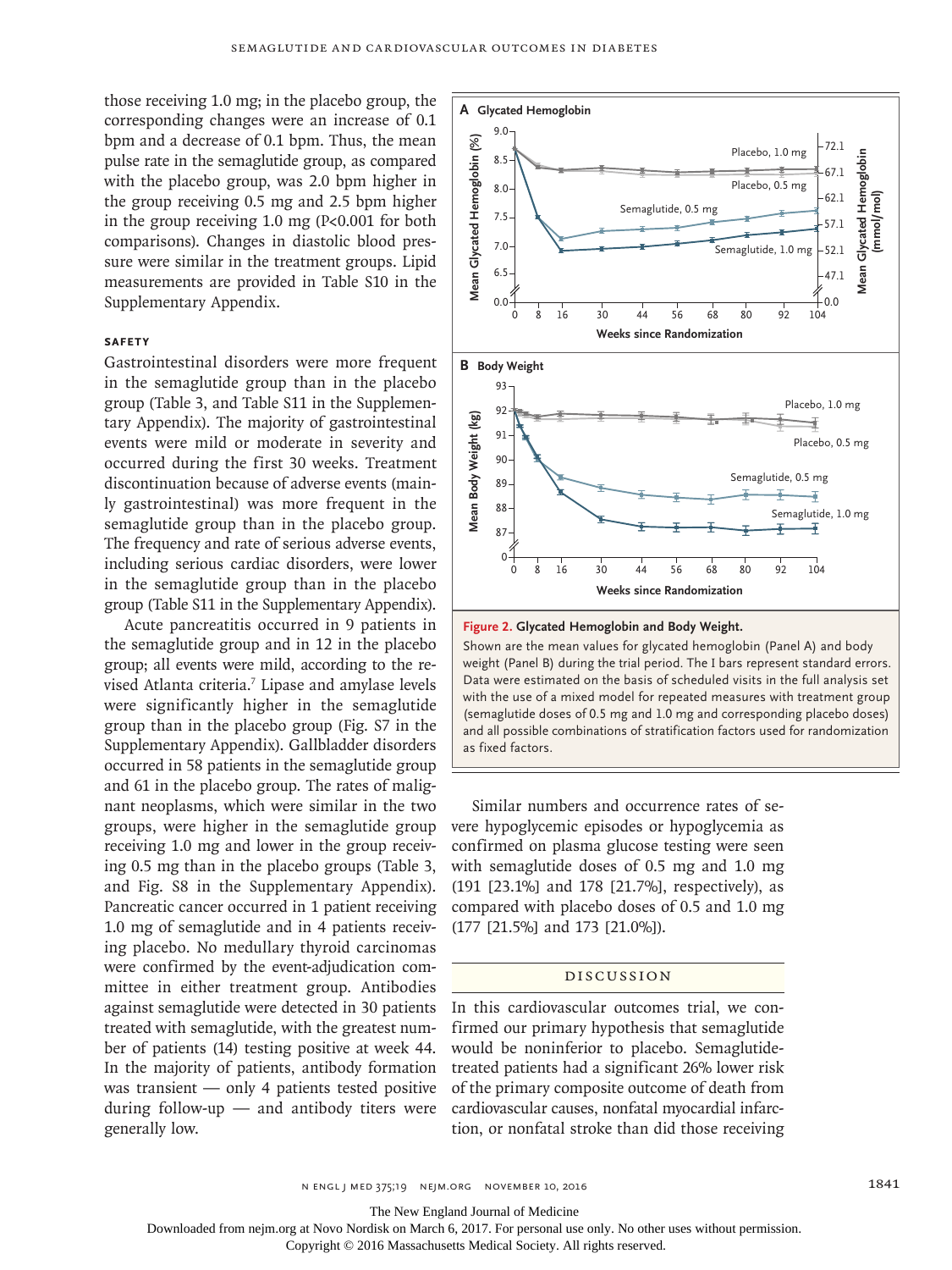#### **The NEW ENGLAND JOURNAL of MEDICINE**

| Table 3. Selected Adverse Events.*                    |                                  |                                  |                                  |                                  |  |  |
|-------------------------------------------------------|----------------------------------|----------------------------------|----------------------------------|----------------------------------|--|--|
| Event                                                 | Semaglutide                      |                                  | Placebo                          |                                  |  |  |
|                                                       | 0.5 <sub>mg</sub><br>$(N = 826)$ | 1.0 <sub>mg</sub><br>$(N = 822)$ | 0.5 <sub>mg</sub><br>$(N = 824)$ | 1.0 <sub>mg</sub><br>$(N = 825)$ |  |  |
|                                                       | number of patients (percent)     |                                  |                                  |                                  |  |  |
| Adverse event                                         | 740 (89.6)                       | 732 (89.1)                       | 748 (90.8)                       | 736 (89.2)                       |  |  |
| Serious adverse event <sup>+</sup>                    | 289 (35.0)                       | 276 (33.6)                       | 329 (39.9)                       | 298 (36.1)                       |  |  |
| Severe adverse eventi:                                | 200 (24.2)                       | 207(25.2)                        | 216(26.2)                        | 194 (23.5)                       |  |  |
| Adverse event leading to treatment<br>discontinuation | 95 (11.5)                        | 119(14.5)                        | 47 (5.7)                         | 63(7.6)                          |  |  |
| <b>Nausea</b>                                         | 18(2.2)                          | 38(4.6)                          | 2(0.2)                           | 2(0.2)                           |  |  |
| Vomiting                                              | 14(1.7)                          | 23(2.8)                          | 3(0.4)                           | 2(0.2)                           |  |  |
| Diarrhea                                              | 15(1.8)                          | 19(2.3)                          | 5(0.6)                           | 2(0.2)                           |  |  |
| Gastrointestinal disorder§                            | 419 (50.7)                       | 430 (52.3)                       | 294 (35.7)                       | 290 (35.2)                       |  |  |
| Diarrhea                                              | 148 (17.9)                       | 151(18.4)                        | 98 (11.9)                        | 87(10.5)                         |  |  |
| Nausea                                                | 143(17.3)                        | 180 (21.9)                       | 62(7.5)                          | 67(8.1)                          |  |  |
| Vomiting                                              | 87 (10.5)                        | 122(14.8)                        | 43(5.2)                          | 34(4.1)                          |  |  |
| Cardiac disorder <sup>[6</sup> ]                      | 173 (20.9)                       | 150 (18.2)                       | 189 (22.9)                       | 173 (21.0)                       |  |  |
| Atrial fibrillation                                   | 27(3.3)                          | 23(2.8)                          | 32(3.9)                          | 26(3.2)                          |  |  |
| Acute pancreatitis¶                                   | 6(0.7)                           | 3(0.4)                           | 3(0.4)                           | 9(1.1)                           |  |  |
| Gallbladder disorder                                  | 32(3.9)                          | 26(3.2)                          | 38 (4.6)                         | 23(2.8)                          |  |  |
| Cholelithiasis                                        | 21(2.5)                          | 17(2.1)                          | 19(2.3)                          | 12(1.5)                          |  |  |
| Acute cholecystitis                                   | 4(0.5)                           | 0                                | 6(0.7)                           | 2(0.2)                           |  |  |
| Severe or symptomatic hypoglycemic<br>event**         | 191 (23.1)                       | 178 (21.7)                       | 177 (21.5)                       | 173 (21.0)                       |  |  |
| Acute renal failure                                   | 42(5.1)                          | 23(2.8)                          | 34(4.1)                          | 35(4.2)                          |  |  |
| Allergic reaction                                     | 49 (5.9)                         | 49 (6.0)                         | 46 (5.6)                         | 57 (6.9)                         |  |  |
| Injection-site reaction                               | 8(1.0)                           | 9(1.1)                           | 9(1.1)                           | 12(1.5)                          |  |  |
| Neoplasm                                              | 66 (8.0)                         | 89 (10.8)                        | 70 (8.5)                         | 69 (8.4)                         |  |  |
| Benign                                                | 40(4.8)                          | 54(6.6)                          | 36(4.4)                          | 34(4.1)                          |  |  |
| Premalignant                                          | 4(0.5)                           | 6(0.7)                           | 3(0.4)                           | 2(0.2)                           |  |  |
| Malignant                                             |                                  |                                  |                                  |                                  |  |  |
| Any                                                   | 26(3.1)                          | 40 (4.9)                         | 35(4.2)                          | 35 (4.2)                         |  |  |
| Pancreatic                                            | $\mathbf 0$                      | 1(0.1)                           | 2(0.2)                           | 2(0.2)                           |  |  |

\* Adverse events were selected on the basis of the safety areas of interest for GLP-1–receptor agonists. All data are based on investigator-reported adverse events unless otherwise specified. All data were reported during the trial, except for adverse events leading to treatment discontinuation, which are reported on an as-treated basis. A complete list of serious adverse events according to system organ class is provided in Table S10 in the Supplementary Appendix.

† A serious adverse event was defined as death, a life-threatening episode, hospitalization or prolongation of existing hospitalization, a persistent or substantial disability or incapacity, or an event otherwise considered to be an important medical event.

 $\dot{x}$  A severe adverse event was defined as an event that considerably interferes with the patient's daily activities and is unacceptable.

§ This category was defined according to the system organ class in the *Medical Dictionary for Regulatory Activities* (MedDRA).

¶ This event was confirmed by the event-adjudication committee.

This category was based on the group of preferred terms in MedDRA.

\*\* This category of hypoglycemic event includes episodes of severe hypoglycemia (defined according to the American Diabetes Association criteria) or symptomatic hypoglycemia as confirmed on plasma glucose testing (<56 mg per deciliter [3.1 mmol per liter]).

Downloaded from nejm.org at Novo Nordisk on March 6, 2017. For personal use only. No other uses without permission.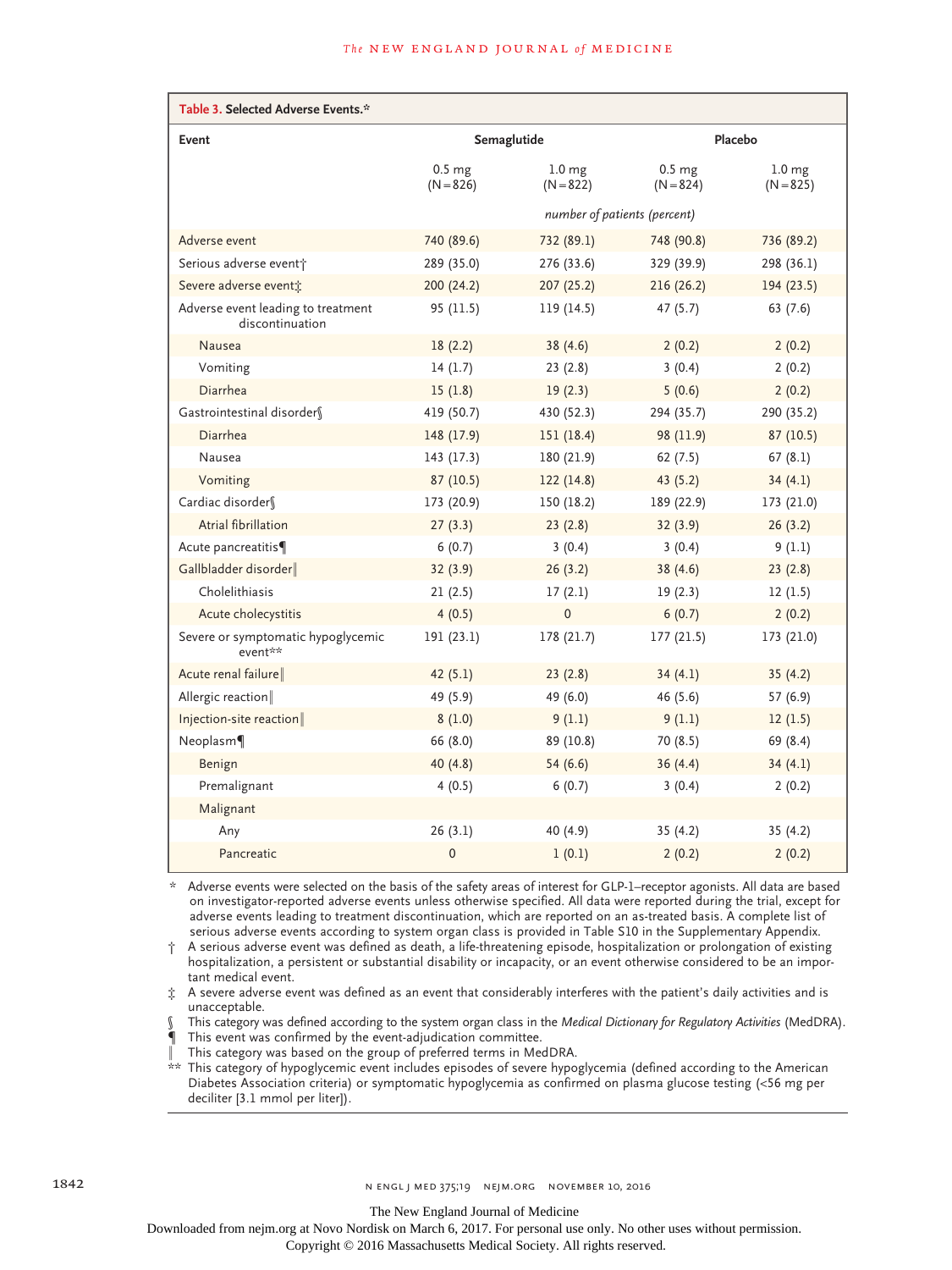placebo. This lower risk was principally driven by a significant (39%) decrease in the rate of nonfatal stroke and a nonsignificant (26%) decrease in nonfatal myocardial infarction, with no significant difference in the rate of cardiovascular death. Similar risk reductions were observed with both doses of semaglutide. The number of patients who would need to be treated to prevent one event of the primary outcome over a period of 24 months was 45 on the basis of Kaplan– Meier estimates.<sup>8</sup> Most study patients were receiving cardiovascular risk management at baseline, as shown by a high proportion of patients receiving antihypertensive, lipid-lowering, and anti-platelet medications. The risk reduction for the primary outcome was seen despite an increase in pulse rate, a class effect for GLP-1–receptor agonists.

Semaglutide-treated patients had a lower risk of new or worsening nephropathy, according to differences in macroalbuminuria, but a higher risk of diabetic retinopathy complications than did those receiving placebo. Although the overall number of retinopathy events was low, there was an unexpected higher rate of retinopathy complications (vitreous hemorrhage, blindness, or the need for treatment with an intravitreal agent or photocoagulation) in the semaglutide group. An association between rapid glucose lowering and worsening of retinopathy has been reported in patients with type 1 diabetes. $9,10$  The applicability of such an association to our finding is unclear, and a direct effect of semaglutide cannot be ruled out.

Semaglutide was associated with significant and sustained reductions in glycated hemoglobin levels, as compared with placebo, with similar rates of hypoglycemia. During the trial, more patients in the placebo group than in the semaglutide group intensified their antihyperglycemic treatment. However, the between-group difference in glycated hemoglobin levels remained after 2 years. Clinically meaningful and sustained weight loss and a reduction in systolic blood pressure occurred in the semaglutide group versus the placebo group over 2 years. The reductions in glycated hemoglobin, body weight, and systolic blood pressure may all have contributed to the observed reduction in cardiovascular risk with semaglutide.

With the exception of complications of reti-

nopathy, semaglutide had a safety profile similar to that of other GLP-1–receptor agonists. The rate of malignant neoplasms was similar in the pooled semaglutide group and the pooled placebo group, although the highest rate was observed with the semaglutide dose of 1.0 mg. The rate of pancreatic cancer — an event of interest for this drug class — was lower with semaglutide, and no medullary thyroid carcinomas were reported in this trial. Pancreatitis occurred in low yet similar numbers of patients in the two pooled groups.

To date, two antihyperglycemic agents have been shown to reduce the rate of cardiovascular events in patients with type 2 diabetes at high cardiovascular risk.<sup>2,3</sup> In this trial, the risk reduction of the primary outcome was driven by a significant decrease in the rate of nonfatal stroke and a nonsignificant decrease in the rate of nonfatal myocardial infarction, with no difference in cardiovascular death. The beneficial effect of semaglutide on cardiovascular outcomes may relate to modification of the progression of atherosclerosis.

This trial was powered as a noninferiority study to exclude a preapproval safety margin of 1.8 set by the Food and Drug Administration. It was not powered to show superiority, so such testing was not prespecified. However, the treatment effect of semaglutide and the accrual of more events than estimated resulted in a significantly lower risk of the primary outcome among patients in the semaglutide group. Patients were followed for a relatively short duration (2.1 years) and were at high cardiovascular risk. The generalizability of these findings to other populations and a longer duration of treatment is unknown. It is also unknown to what extent the greater glycated hemoglobin reductions in the semaglutide group contributed to the results.

In conclusion, among patients with type 2 diabetes at high cardiovascular risk, the rate of first occurrence of death from cardiovascular causes, nonfatal myocardial infarction, or nonfatal stroke was significantly lower in those receiving semaglutide than in those receiving placebo, which confirmed noninferiority.

Supported by Novo Nordisk.

Dr. Marso reports receiving fees for physician education from Abbott Vascular, consulting fees from Novo Nordisk and Astra-Zeneca, and grant support to his institution from Novo Nordisk; Dr. Bain, receiving consulting fees from Novo Nordisk, Eli Lilly,

n engl j med 375;19 nejm.org November 10, 2016 1843

The New England Journal of Medicine

Downloaded from nejm.org at Novo Nordisk on March 6, 2017. For personal use only. No other uses without permission.